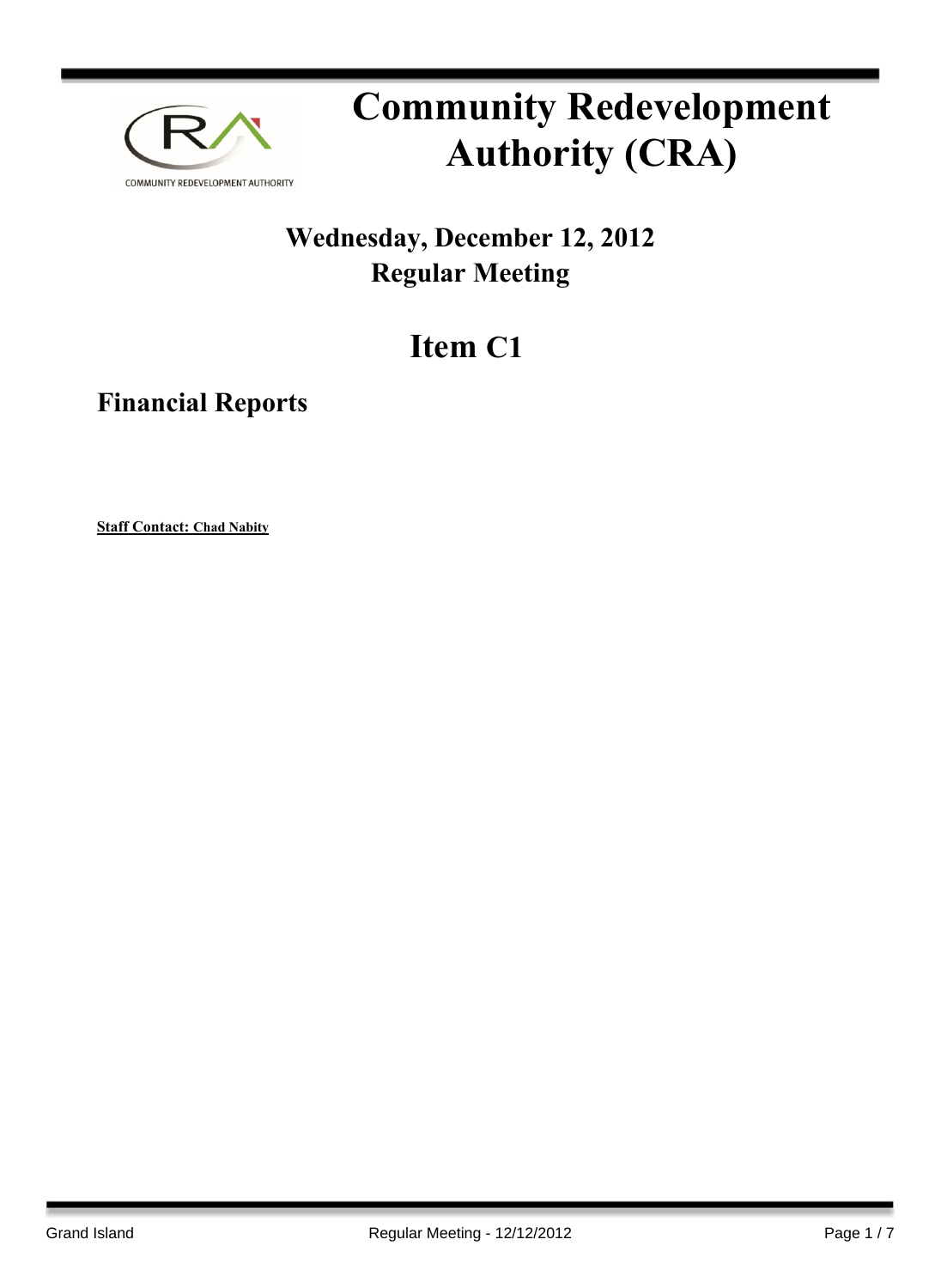|                                        | <b>MONTH ENDED</b><br><b>NOVEMBER 2012</b> | 2012-2013<br>YEAR TO DATE | 2013<br><b>BUDGET</b> | <b>REMAINING</b><br><b>BALANCE</b> |
|----------------------------------------|--------------------------------------------|---------------------------|-----------------------|------------------------------------|
| <b>CONSOLIDATED</b>                    |                                            |                           |                       |                                    |
| Beginning Cash                         | 2,089,548                                  | 186,509                   | 186,509               |                                    |
|                                        |                                            |                           |                       |                                    |
| <b>REVENUE:</b>                        |                                            |                           |                       |                                    |
| Property Taxes - CRA                   | 3,671                                      | 47,303                    | 446,578               | 399,275                            |
| Property Taxes - Lincoln Pool          | 1,488                                      | 22,069                    | 207,859               | 185,790                            |
| Property Taxes -TIF's                  |                                            | 86,571                    | 438,016               | 351,445                            |
| Loan Proceeds (Lincoln Pool)           |                                            | 1,800,000                 | 1,800,000             |                                    |
| Loan Income (Poplar Street Water Line) |                                            | 1,487                     | 5,000                 | 3,513                              |
| Interest Income - CRA                  | 11                                         | 21                        | 1,000                 | 979                                |
| Interest Income - TIF'S                | 18                                         | 28                        | $\overline{a}$        | $\overline{\phantom{a}}$           |
| Land Sales                             |                                            | -                         | 100,000               | 100,000                            |
| Other Revenue - CRA                    | 8,250                                      | 14,250                    | 22,000                | 7,750                              |
| Other Revenue - TIF's                  |                                            |                           |                       |                                    |
|                                        |                                            |                           |                       |                                    |
| <b>TOTAL REVENUE</b>                   | 13,437                                     | 1,971,730                 | 3,020,453             | 1,048,751                          |
| <b>TOTAL RESOURCES</b>                 | 2,102,986                                  | 2,158,239                 | 3,206,962             | 1,048,751                          |
|                                        |                                            |                           |                       |                                    |
| <b>EXPENSES</b>                        |                                            |                           |                       |                                    |
| Auditing & Accounting                  | $\overline{\phantom{a}}$                   | $\overline{\phantom{a}}$  | 5,000                 | 5,000                              |
| <b>Legal Services</b>                  | 150                                        | 150                       | 3,000                 | 2,850                              |
| <b>Consulting Services</b>             | $\blacksquare$                             | $\blacksquare$            | 10,000                | 10,000                             |
| <b>Contract Services</b>               | 15,462                                     | 17,783                    | 55,000                | 37,217                             |
| Printing & Binding                     | $\blacksquare$                             |                           | 1,000                 | 1,000                              |
| Other Professional Services            | ۰                                          | 2,088                     | 16,000<br>250         | 13,912<br>250                      |
| General Liability Insurance<br>Postage | 35                                         | 54                        | 200                   | 146                                |
| Matching Grant                         |                                            |                           | $\overline{a}$        |                                    |
| <b>Legal Notices</b>                   | 16                                         | 480                       | 2,500                 | 2,020                              |
| Licenses & Fees                        |                                            | $\frac{1}{2}$             | $\overline{a}$        | $\overline{\phantom{0}}$           |
| Travel & Training                      |                                            |                           | 1,000                 | 1,000                              |
| Other Expenditures                     |                                            |                           | ä,                    |                                    |
| Office Supplies                        |                                            |                           | 300                   | 300                                |
| Supplies                               | ٠                                          | $\overline{a}$            | 300                   | 300                                |
| Land                                   |                                            |                           | 20,000                | 20,000                             |
| Bond Principal - Lincoln Pool          |                                            |                           | 207,859               | 207,859                            |
| Façade Improvement                     |                                            |                           | 572,000               | 572,000                            |
| Lincoln Pool Project                   | 366,150                                    | 393,973                   | 1,800,000             | 1,406,027                          |
| Other Projects                         | $\overline{\phantom{a}}$                   |                           | 50,000                | 50,000                             |
| <b>Bond Principal</b>                  |                                            | 22,539                    | 396,335               | 373,796                            |
| <b>Bond Interest</b>                   |                                            |                           | 41,681                | 41,681                             |
| <b>Interest Expense</b>                |                                            |                           |                       |                                    |
| <b>TOTAL EXPENSES</b>                  | 381,813                                    | 437,067                   | 3,182,425             | 2,745,358                          |
| <b>INCREASE(DECREASE) IN CASH</b>      | (368, 375)                                 | 1,534,663                 | (161, 972)            |                                    |
| <b>ENDING CASH</b>                     | 1,721,173                                  | 1,721,173                 | 24,537                |                                    |
| <b>CRA CASH</b>                        | 416,806                                    |                           |                       |                                    |
| <b>Lincoln Pool Tax Income Balance</b> | (4,355)                                    |                           |                       |                                    |
| <b>LINCOLN POOL Bond Account</b>       | 1,225,373                                  |                           |                       |                                    |
| <b>TIF CASH</b>                        | 83,348                                     |                           |                       |                                    |
| <b>Total Cash</b>                      | 1,721,173                                  |                           |                       |                                    |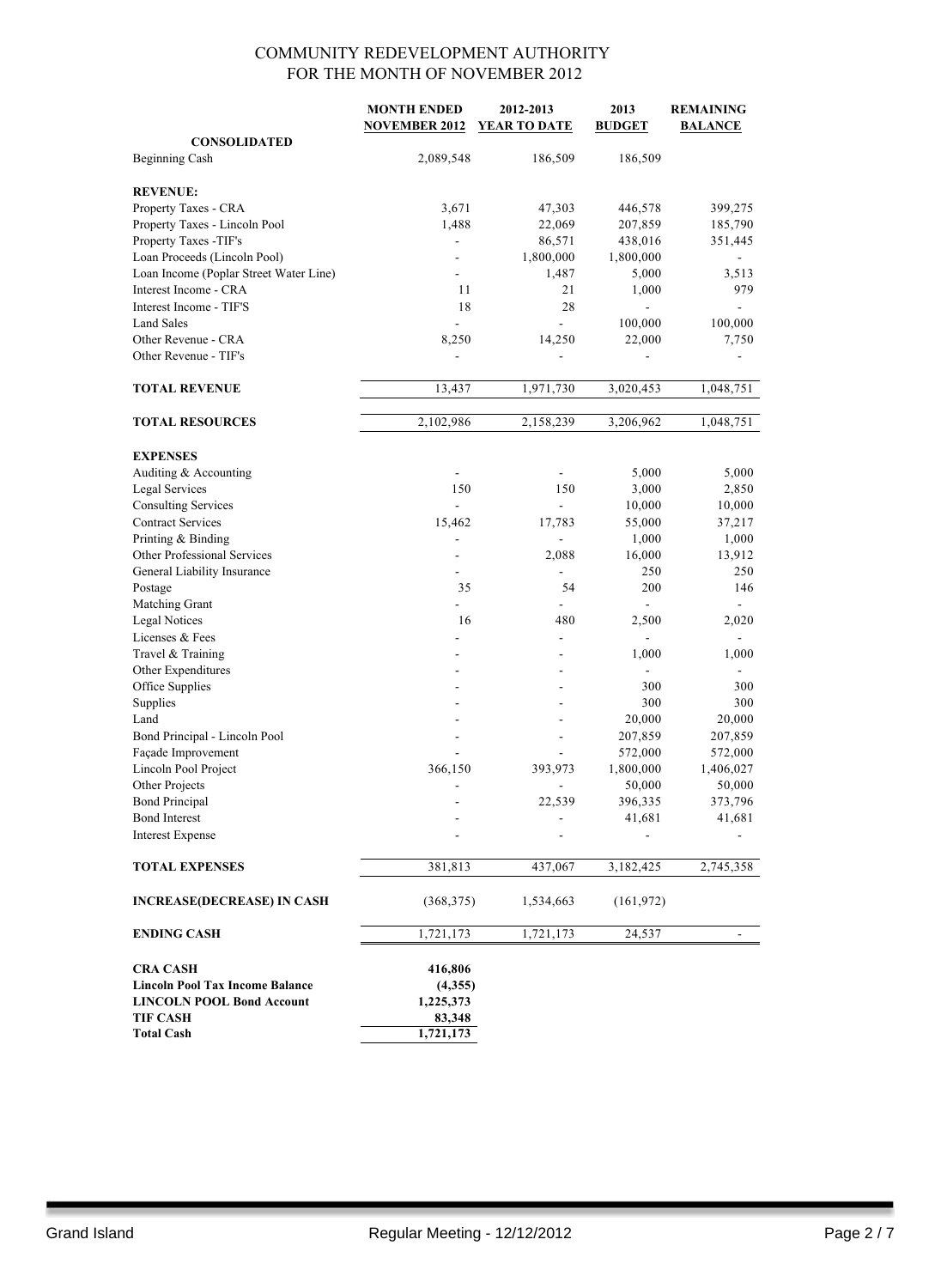|                                        | <b>MONTH ENDED</b>       | 2012-2013                | 2013          | <b>REMAINING</b> |
|----------------------------------------|--------------------------|--------------------------|---------------|------------------|
|                                        | <b>NOVEMBER 2012</b>     | YEAR TO DATE             | <b>BUDGET</b> | <b>BALANCE</b>   |
| <b>CRA</b>                             |                          |                          |               |                  |
| <b>GENERAL OPERATIONS:</b>             |                          |                          |               |                  |
| Property Taxes - CRA                   | 3,671                    | 47,303                   | 446,578       | 399,275          |
| Property Taxes - Lincoln Pool          | 1,488                    | 22,069                   | 207,859       | 185,790          |
| <b>Interest Income</b>                 | 11                       | 21                       | 1,000         | 979              |
| Loan Income (Poplar Street Water Line) | $\overline{\phantom{0}}$ | 1,487                    | 5,000         | 3,513            |
| <b>Land Sales</b>                      |                          | $\overline{\phantom{a}}$ | 100,000       | 100,000          |
| Bond Proceeds Lincoln Pool             |                          | 1,800,000                | 1,800,000     |                  |
| Other Revenue & Motor Vehicle Tax      | 8,250                    | 14,250                   | 22,000        | 7,750            |
| <b>TOTAL</b>                           | 13,419                   | 1,885,131                | 2,582,437     | 697,306          |
| <b>CHERRY PARK LTD II</b>              |                          |                          |               |                  |
| Property Taxes                         |                          | 31,891                   | 59,180        | 27,289           |
| Interest Income                        | 17                       | 26                       |               |                  |
| Other Revenue                          |                          | ä,                       |               |                  |
|                                        |                          |                          |               |                  |
| <b>TOTAL</b>                           | 17                       | 31,917                   | 59,180        | 27,289           |
| <b>GENTLE DENTAL</b>                   |                          |                          |               |                  |
| Property Taxes                         |                          |                          | 4,202         | 4,202            |
| Interest Income                        | $\boldsymbol{0}$         | $\boldsymbol{0}$         |               |                  |
| Other Revenue                          |                          |                          |               |                  |
| <b>TOTAL</b>                           | $\mathbf{0}$             | $\boldsymbol{0}$         | 4,202         | 4,202            |
|                                        |                          |                          |               |                  |
| <b>PROCON TIF</b>                      |                          |                          |               |                  |
| Property Taxes                         |                          |                          | 19,162        | 19,162           |
| Interest Income                        | $\boldsymbol{0}$         | $\overline{2}$           |               | (2)              |
| Other Revenue                          |                          |                          |               |                  |
| <b>TOTAL</b>                           | $\mathbf{0}$             | $\overline{2}$           | 19,162        | 19,160           |
| <b>WALNUT HOUSING PROJECT</b>          |                          |                          |               |                  |
| Property Taxes                         |                          | 32,141                   | 74,472        | 42,331           |
| Interest Income                        | $\mathbf{1}$             | 1                        |               |                  |
| Other Revenue                          |                          |                          |               |                  |
|                                        |                          |                          |               |                  |
| <b>TOTAL</b>                           | 1                        | 32,142                   | 74,472        | 42,331           |
| <b>BRUNS PET GROOMING</b>              |                          |                          |               |                  |
| Property Taxes                         |                          |                          | 13,500        | 13,500           |
| Interest Income                        |                          |                          |               |                  |
| Other Revenue                          |                          |                          |               |                  |
| <b>TOTAL</b>                           |                          | $\blacksquare$           | 13,500        | 13,500           |
| <b>GIRARD VET CLINIC</b>               |                          |                          |               |                  |
| Property Taxes                         |                          |                          | 14,500        | 14,500           |
| Interest Income                        |                          |                          |               |                  |
| Other Revenue                          |                          |                          |               |                  |
|                                        |                          |                          |               |                  |
| <b>TOTAL</b>                           | $\overline{\phantom{0}}$ | $\overline{\phantom{a}}$ | 14,500        | 14,500           |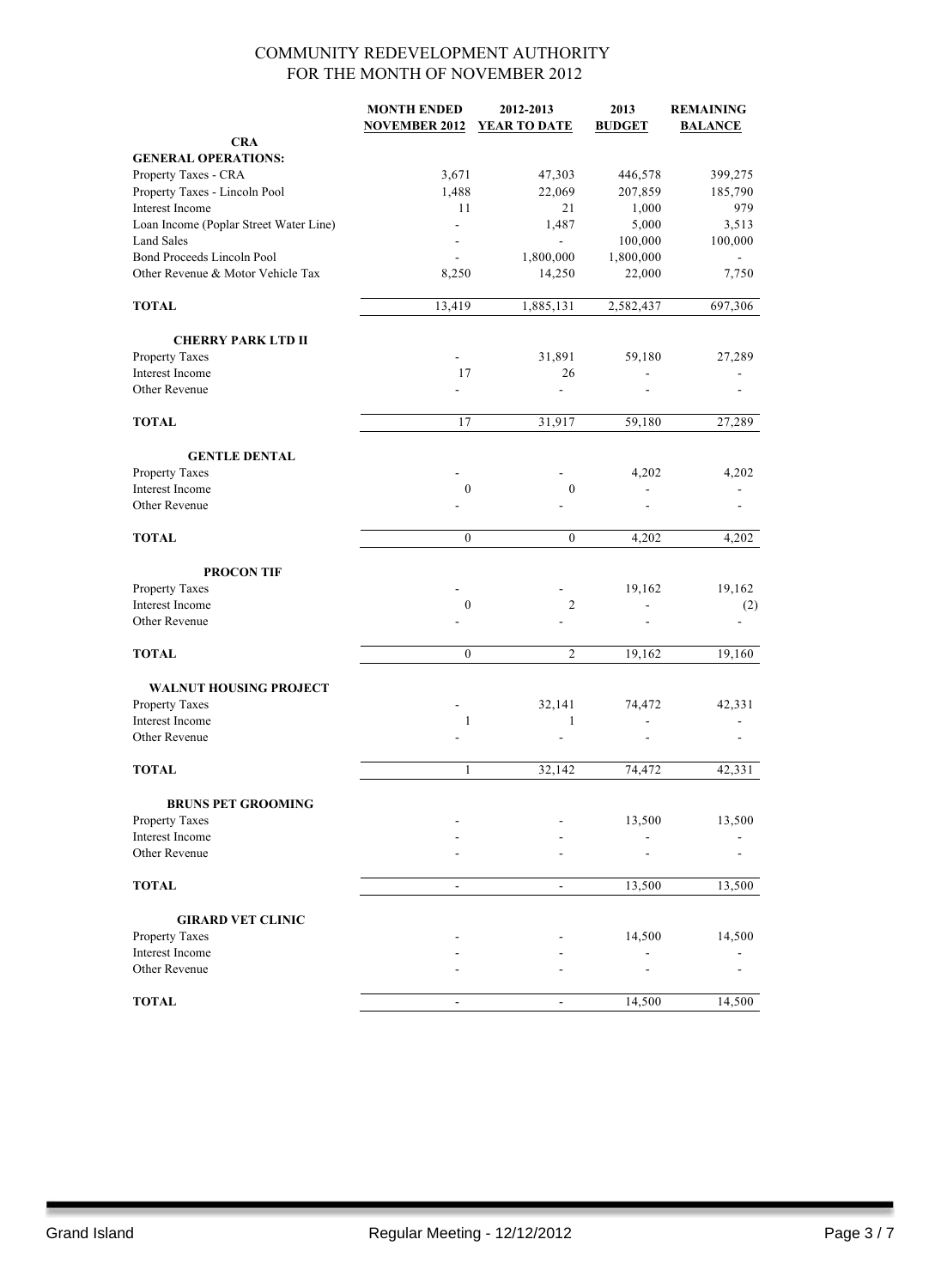|                                              | <b>MONTH ENDED</b>       | 2012-2013                | 2013                     | <b>REMAINING</b> |
|----------------------------------------------|--------------------------|--------------------------|--------------------------|------------------|
|                                              | <b>NOVEMBER 2012</b>     | <b>YEAR TO DATE</b>      | <b>BUDGET</b>            | <b>BALANCE</b>   |
| <b>GEDDES ST APTS-PROCON</b>                 |                          |                          |                          |                  |
| Property Taxes                               |                          |                          | 30,000                   | 30,000           |
| Interest Income                              |                          |                          |                          |                  |
| Other Revenue                                |                          |                          |                          |                  |
| <b>TOTAL</b>                                 | $\blacksquare$           | $\overline{\phantom{a}}$ | 30,000                   | 30,000           |
|                                              |                          |                          |                          |                  |
| <b>SOUTHEAST CROSSING</b>                    |                          |                          |                          |                  |
| Property Taxes                               |                          |                          | 12,000                   | 12,000           |
| Interest Income                              |                          |                          | $\overline{a}$           |                  |
| Other Revenue                                |                          |                          |                          |                  |
|                                              |                          |                          |                          |                  |
| <b>TOTAL</b>                                 | $\frac{1}{2}$            |                          | 12,000                   | 12,000           |
|                                              |                          |                          |                          |                  |
| <b>Poplar Street Water</b><br>Property Taxes |                          | 1,487                    | 2,500                    | 1,013            |
| Interest Income                              |                          |                          |                          |                  |
| Other Revenue                                |                          |                          |                          |                  |
|                                              |                          |                          |                          |                  |
| <b>TOTAL</b>                                 | $\blacksquare$           | 1,487                    | 2,500                    | 1,013            |
|                                              |                          |                          |                          |                  |
| <b>CASEY'S @ FIVE POINTS</b>                 |                          |                          |                          |                  |
| Property Taxes<br>Interest Income            |                          | 4,278                    | 10,000                   | 5,722            |
| Other Revenue                                |                          |                          | $\overline{\phantom{a}}$ |                  |
|                                              |                          |                          |                          |                  |
| <b>TOTAL</b>                                 | $\blacksquare$           | 4,278                    | 10,000                   | 5,722            |
|                                              |                          |                          |                          |                  |
| SOUTH POINTE HOTEL PROJECT                   |                          |                          |                          |                  |
| Property Taxes                               |                          |                          | 90,000                   | 90,000           |
| Interest Income                              |                          |                          |                          |                  |
| Other Revenue                                |                          |                          |                          |                  |
| <b>TOTAL</b>                                 |                          |                          |                          |                  |
|                                              | $\blacksquare$           | $\blacksquare$           | 90,000                   | 90,000           |
| <b>TODD ENCK PROJECT</b>                     |                          |                          |                          |                  |
| Property Taxes                               |                          |                          | 2,500                    | 2,500            |
| Interest Income                              |                          |                          |                          |                  |
| Other Revenue                                |                          |                          |                          |                  |
|                                              |                          |                          |                          |                  |
| <b>TOTAL</b>                                 | $\frac{1}{2}$            | $\overline{\phantom{a}}$ | 2,500                    | 2,500            |
|                                              |                          |                          |                          |                  |
| JOHN SCHULTE CONSTRUCTION                    |                          |                          |                          |                  |
| Property Taxes<br>Interest Income            |                          |                          | 6,000                    | 6,000            |
| Other Revenue                                |                          |                          |                          |                  |
|                                              |                          |                          |                          |                  |
| <b>TOTAL</b>                                 |                          |                          | 6,000                    | 6,000            |
|                                              |                          |                          |                          |                  |
| PHARMACY PROPERTIES INC                      |                          |                          |                          |                  |
| Property Taxes                               |                          |                          | 11,000                   | 11,000           |
| Interest Income                              |                          |                          |                          |                  |
| Other Revenue                                |                          |                          |                          |                  |
| <b>TOTAL</b>                                 | $\overline{\phantom{a}}$ | $\blacksquare$           | 11,000                   | 11,000           |
|                                              |                          |                          |                          |                  |
| <b>KEN-RAY LLC</b>                           |                          |                          |                          |                  |
| Property Taxes                               |                          |                          | 34,000                   | 34,000           |
| Interest Income                              |                          |                          |                          |                  |
| Other Revenue                                |                          |                          |                          |                  |
|                                              |                          |                          |                          |                  |
| <b>TOTAL</b>                                 |                          |                          | 34,000                   | 34,000           |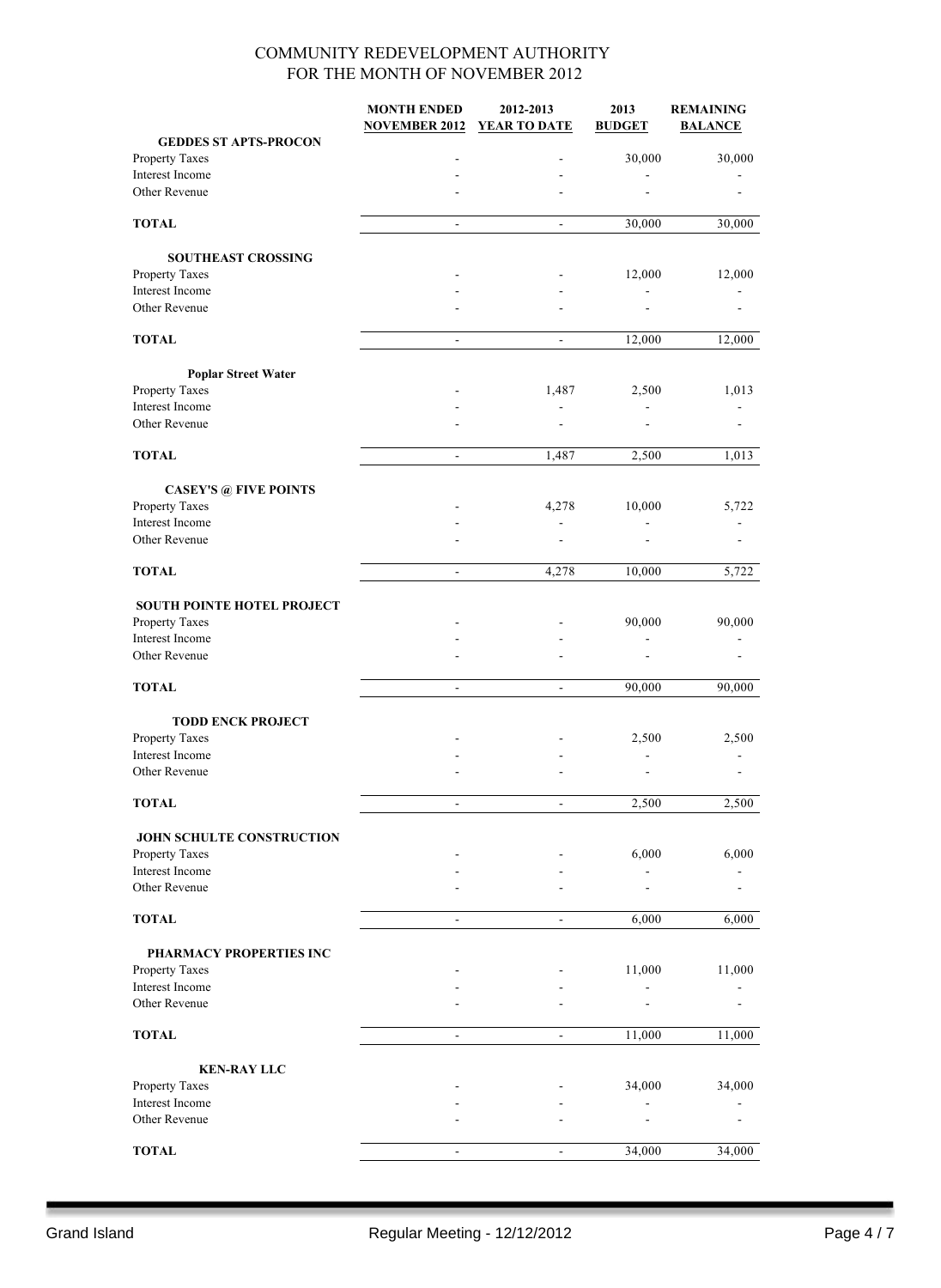|                                       | <b>MONTH ENDED</b>           | 2012-2013                | 2013                     | <b>REMAINING</b>  |
|---------------------------------------|------------------------------|--------------------------|--------------------------|-------------------|
|                                       | <b>NOVEMBER 2012</b>         | YEAR TO DATE             | <b>BUDGET</b>            | <b>BALANCE</b>    |
|                                       |                              |                          |                          |                   |
| <b>SKAGWAY</b>                        |                              |                          |                          |                   |
| Property Taxes                        |                              |                          | 55,000                   | 55,000            |
| Interest Income                       |                              |                          |                          |                   |
| Other Revenue                         |                              | ä,                       | ٠                        |                   |
| TOTAL                                 | ä,                           | $\blacksquare$           | 55,000                   | 55,000            |
|                                       |                              |                          |                          |                   |
| <b>TOTAL REVENUE</b>                  | 13,437                       | 1,954,955                | 3,020,453                | 1,065,524         |
| <b>EXPENSES</b>                       |                              |                          |                          |                   |
| <b>CRA</b>                            |                              |                          |                          |                   |
| <b>GENERAL OPERATIONS:</b>            |                              |                          |                          |                   |
| Auditing & Accounting                 | $\overline{\phantom{a}}$     | $\blacksquare$           | 5,000                    | 5,000             |
| <b>Legal Services</b>                 | 150                          | 150                      | 3,000                    | 2,850             |
| <b>Consulting Services</b>            | ÷.                           | $\overline{a}$           | 10,000                   | 10,000            |
| <b>Contract Services</b>              | 15,462                       | 17,783                   | 55,000                   | 37,217            |
| Printing & Binding                    |                              | $\overline{a}$           | 1,000                    | 1,000             |
| Other Professional Services           | ٠                            | 2,088                    | 16,000                   | 13,912            |
| General Liability Insurance           | $\overline{a}$               | -                        | 250                      | 250               |
| Postage                               | 35                           | 54                       | 200                      | 146               |
| Matching Grant                        |                              |                          | $\frac{1}{2}$            |                   |
| <b>Legal Notices</b>                  | 16                           | 480                      | 2,500                    | 2,020             |
| Licenses & Fees                       |                              | $\overline{a}$           |                          |                   |
| Travel & Training                     |                              |                          | 1,000                    | 1,000             |
| Other Expenditures                    |                              |                          | $\overline{\phantom{a}}$ |                   |
| Office Supplies                       |                              |                          | 300                      | 300               |
| Supplies                              |                              |                          | 300                      | 300               |
| Land<br>Bond Principal - Lincoln Pool |                              |                          | 20,000<br>207,859        | 20,000<br>207,859 |
|                                       |                              |                          |                          |                   |
| <b>PROJECTS</b>                       |                              |                          |                          |                   |
| Façade Improvement                    |                              |                          | 572,000                  | 572,000           |
| Lincoln Pool Project                  | 366,150                      | 393,973                  | 1,800,000                | 1,406,027         |
| Alleyway Improvement                  |                              |                          |                          |                   |
| Other Projects                        |                              |                          | 50,000                   | 50,000            |
| <b>TOTAL CRA EXPENSES</b>             | 381,813                      | 414,528                  | 2,744,409                | 2,329,881         |
| <b>CHERRY PARK LTD II</b>             |                              |                          |                          |                   |
| <b>Bond Principal</b>                 |                              |                          | 53,831                   | 53,831            |
| <b>Bond Interest</b>                  |                              |                          | 5,349                    | 5,349             |
|                                       |                              |                          |                          |                   |
| <b>TOTAL CHERRY PARK EXPENSES</b>     | $\qquad \qquad \blacksquare$ | ۰                        | 59,180                   | 59,180            |
| <b>GENTLE DENTAL</b>                  |                              |                          |                          |                   |
| <b>Bond Principal</b>                 |                              |                          | 2,986                    | 2,986             |
| <b>Bond Interest</b>                  |                              |                          | 1,216                    | 1,216             |
|                                       |                              |                          |                          |                   |
| <b>TOTAL GENTLE DENTAL</b>            | $\overline{a}$               | $\overline{\phantom{a}}$ | 4,202                    | 4,202             |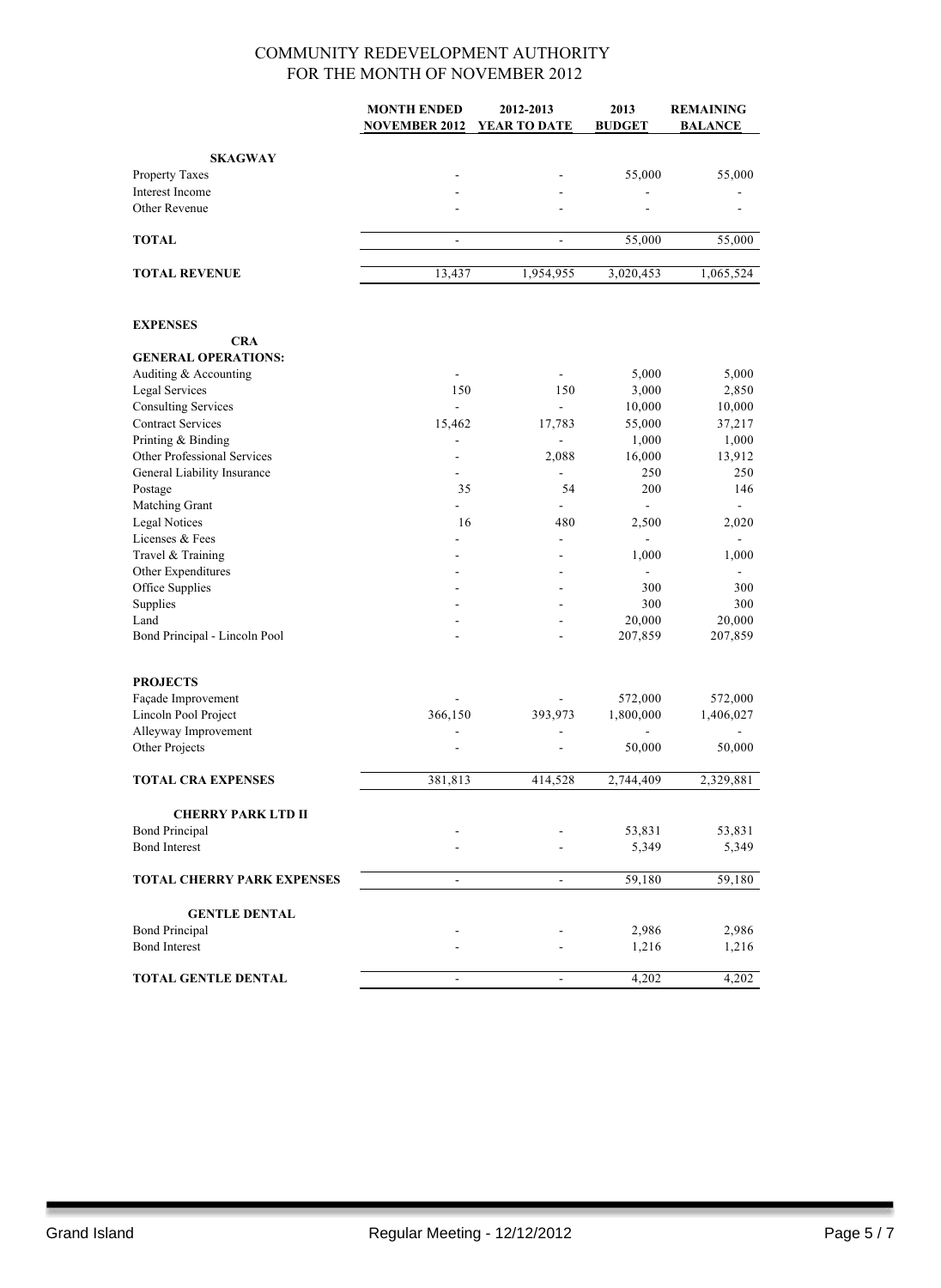|                                      | <b>MONTH ENDED</b><br><b>NOVEMBER 2012</b> | 2012-2013<br>YEAR TO DATE | 2013<br><b>BUDGET</b> | <b>REMAINING</b><br><b>BALANCE</b> |
|--------------------------------------|--------------------------------------------|---------------------------|-----------------------|------------------------------------|
| <b>PROCON TIF</b>                    |                                            |                           |                       |                                    |
| <b>Bond Principal</b>                |                                            |                           | 12,467                | 12,467                             |
| <b>Bond Interest</b>                 |                                            | L,                        | 6,695                 | 6,695                              |
| <b>TOTAL PROCON TIF</b>              |                                            | L.                        | 19,162                | 19,162                             |
| <b>WALNUT HOUSING PROJECT</b>        |                                            |                           |                       |                                    |
| <b>Bond Principal</b>                |                                            |                           | 46,051                | 46,051                             |
| <b>Bond Interest</b>                 | ÷.                                         | ÷.                        | 28,421                | 28,421                             |
| <b>TOTAL WALNUT HOUSING</b>          | ÷,                                         |                           | 74,472                | 74,472                             |
| <b>BRUNS PET GROOMING</b>            |                                            |                           |                       |                                    |
| <b>Bond Principal</b>                |                                            |                           | 13,500                | 13,500                             |
| <b>Bond Interest</b>                 |                                            |                           |                       |                                    |
| <b>TOTAL BRUNS PET GROOMING</b>      | ÷,                                         | $\overline{a}$            | 13,500                | 13,500                             |
| <b>GIRARD VET CLINIC</b>             |                                            |                           |                       |                                    |
| <b>Bond Principal</b>                |                                            |                           | 14,500                | 14,500                             |
| <b>Bond Interest</b>                 |                                            |                           |                       |                                    |
| TOTAL GIRARD VET CLINIC              | $\blacksquare$                             | $\blacksquare$            | 14,500                | 14,500                             |
| <b>GEDDES ST APTS - PROCON</b>       |                                            |                           |                       |                                    |
| <b>Bond Principal</b>                |                                            |                           | 30,000                | 30,000                             |
| <b>Bond Interest</b>                 |                                            |                           |                       |                                    |
| <b>TOTAL GEDDES ST APTS - PROCON</b> | $\blacksquare$                             | $\blacksquare$            | 30,000                | 30,000                             |
| <b>SOUTHEAST CROSSINGS</b>           |                                            |                           |                       |                                    |
| <b>Bond Principal</b>                |                                            |                           | 12,000                | 12,000                             |
| <b>Bond Interest</b>                 |                                            |                           |                       |                                    |
| <b>TOTAL SOUTHEAST CROSSINGS</b>     | $\blacksquare$                             | $\blacksquare$            | 12,000                | 12,000                             |
| <b>POPLAR STREET WATER</b>           |                                            |                           |                       |                                    |
| <b>Bond Principal</b>                |                                            | 1,487                     | 2,500                 | 1,013                              |
| <b>Bond Interest</b>                 |                                            |                           |                       |                                    |
| Auditing & Accounting                |                                            |                           |                       |                                    |
| <b>Contract Services</b>             |                                            |                           |                       |                                    |
| <b>TOTAL POPLAR STREET WATER</b>     | ä,                                         | 1.487                     | 2,500                 | 1,013                              |